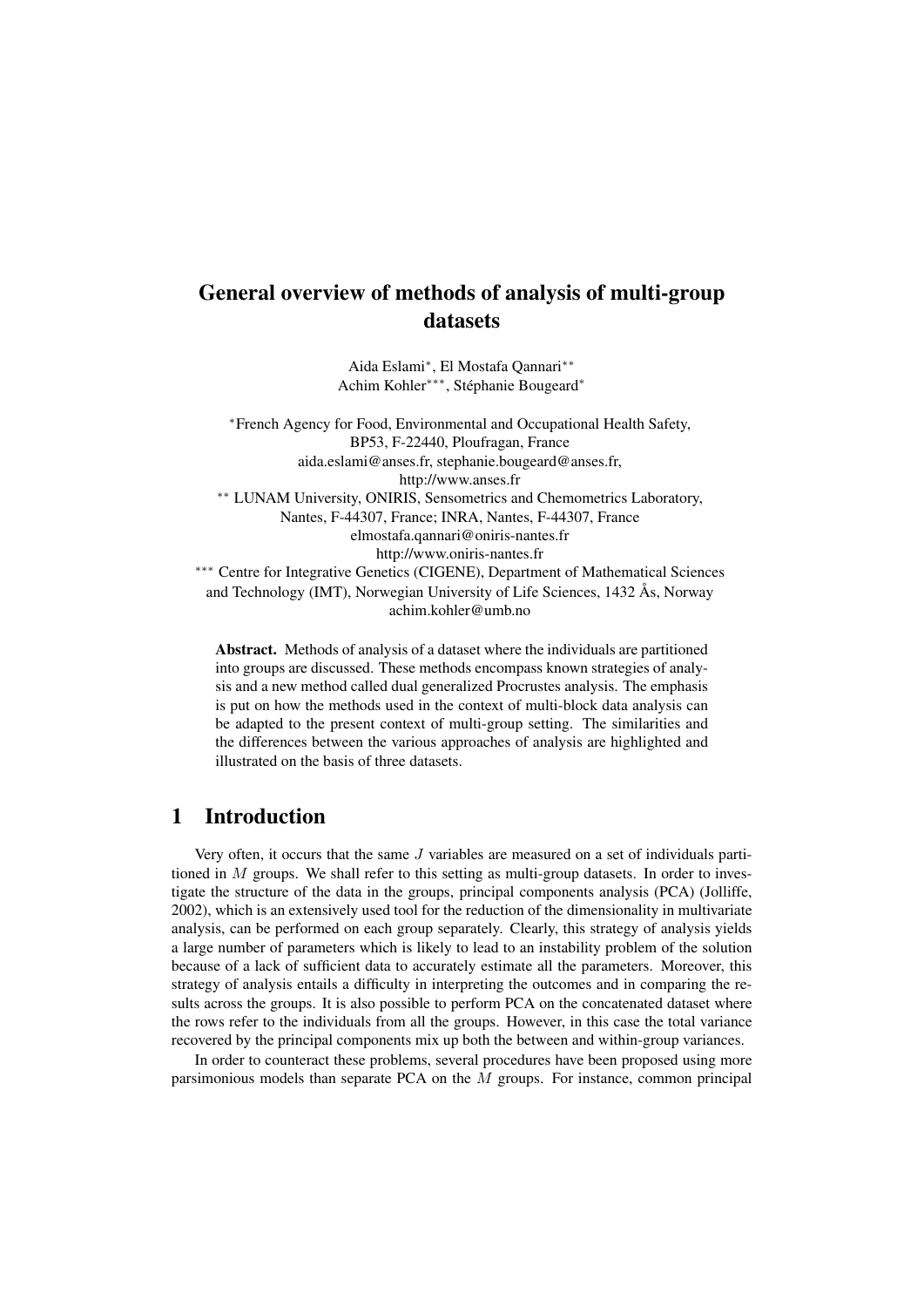components analysis (Flury, 1984) is defined as a generalization of PCA to the case of multigroup setting. This consists in considering the variance-covariance matrices associated to the groups and seeking common orthogonal vectors of loadings associated with the components in the groups. However, the determination of the common vectors of loadings which is based on maximum likelihood estimation leads to a complex algorithm which is time consuming and whose convergence is not granted.

The aim of this paper is to set up a general framework for the determination of the common vectors of loadings. For this purpose, several strategies are proposed: (i) common principal components analysis, (ii) determination of a common variance-covariance matrix (multi-group principal components analysis, dual multiple factor analysis, dual STATIS), (iii) dual generalized Procrustes analysis, (iv) stepwise determination of common vectors of loadings (betweengroups comparison, multi-group PCA retrieved). These strategies typify the main multi-group methods available in the literature. They are compared on the basis of three real datasets.

## 2 Methods

## 2.1 Data and notations

Matrices are denoted by upper case bold letters (*e.g.*, A) and column vectors are denoted by lower case bold letters  $(e.g., a)$ . As stated above, the dataset **X** consists in the measurements of J variables on N individuals. Moreover, this dataset is *a priori* divided into M groups  $(X_1, \ldots, X_M)$ . Each group refers to  $N_m$  individuals  $(\sum_{m=1}^M \tilde{N_m} = N)$ . We assume that each group  $\mathbf{X}_m$  is column centered, therefore the variance-covariance matrix of group m is given by  $V_m = \frac{1}{N_m} X_m^T X_m$ . Where the superscript T denotes the matrix transpose operation. The vector  $\mathbf{a}^{(h)}$  is the common vector of loadings associated with dimension  $h = (1, \dots, H)$  where H = rank(**X**). The matrix **A** is the matrix of common loadings given by  $A = [a^{(1)}, \dots, a^{(H)}]$ . As we will see, it may be useful to exhibit a group vector of loadings  $\mathbf{a}_m^{(h)}$  associated with group m and dimension h. The group vector of loadings  $\mathbf{a}_m^{(h)}$  is assumed to lie in the space spanned by the rows of matrix  $X_m$ . The group component  $\mathbf{t}_m^{(h)} = X_m \mathbf{a}_m^{(h)}$  is the principal component in group m associated with the common vector of loadings  $\mathbf{a}^{(h)}$   $(h = 1, \ldots, H)$ . The graphical display in Figure 1 depicts all these elements.

## 2.2 Common principal components analysis

In order to set up more clearly the aim of the study and introduce the notations that will be used throughout this paper, we find it useful to elaborate on Flury's common principal components analysis, called CPCA (Flury, 1984). Flury's CPCA model is expressed in terms of the variance-covariance matrices associated with the M groups as follows:

$$
\mathbf{V}_m = \mathbf{A}\mathbf{\Lambda}_m \mathbf{A}^T \quad \text{with } \mathbf{A}^T \mathbf{A} = \mathbf{I} \text{ (identity matrix)}, \text{ for } m = (1, \dots, M) \tag{1}
$$

where the matrix  $\mathbf{A} = [\mathbf{a}^{(1)}, \dots, \mathbf{a}^{(H)}]$  contains the vectors of loadings which are assumed to be common to the various groups and the diagonal matrix  $\Lambda_m$  is supposed to contain the variances associated with the group components  $\mathbf{t}_m^{(h)} = \mathbf{X}_m \mathbf{a}^{(h)}$  for dimension  $h = (1, \dots, H)$ . Thus, CPCA stipulates that the vector of loadings, assumed to be orthogonal, are common to the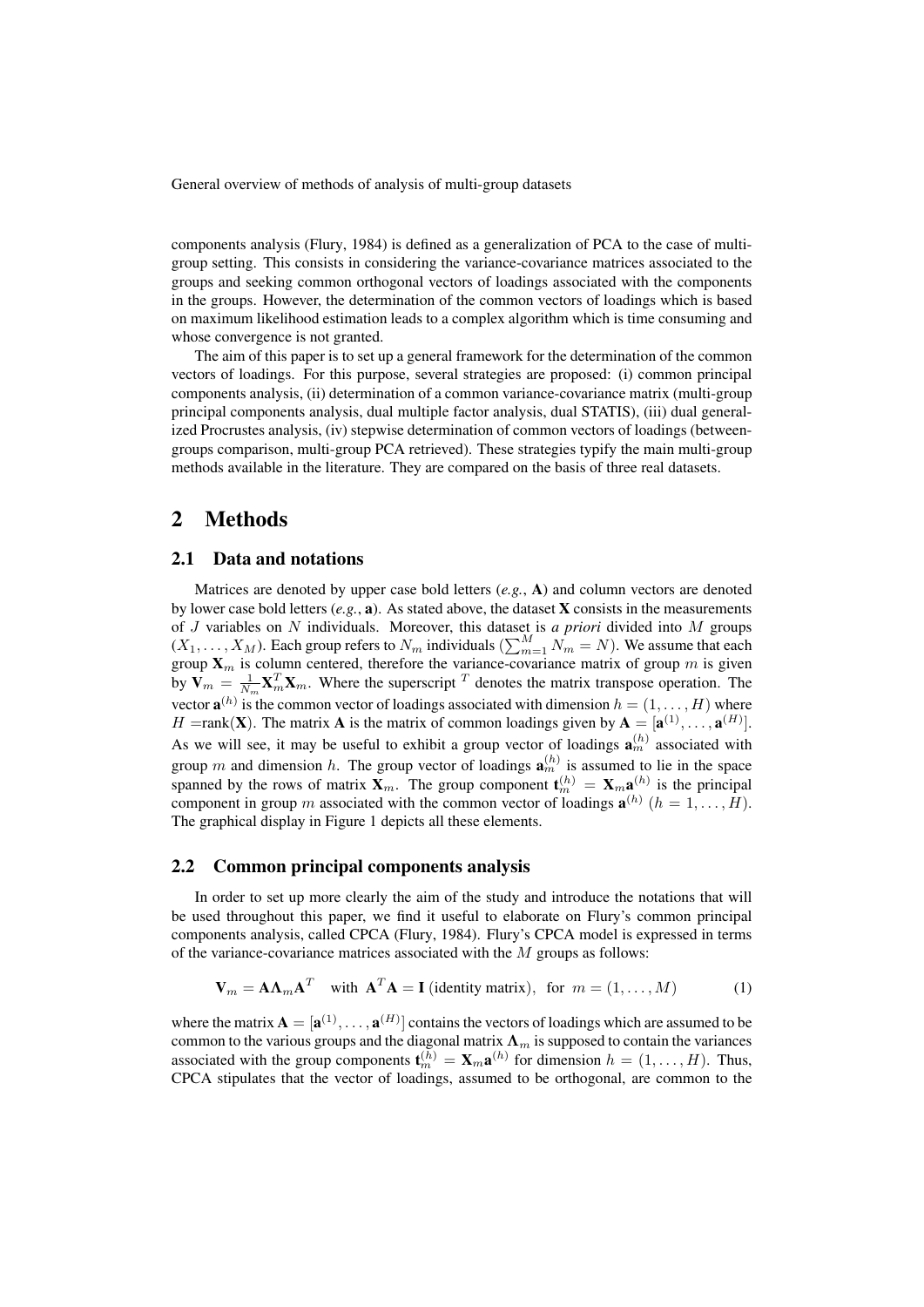## A. Eslami et al.



FIG. 1: Graphical display of the common vector of loadings  $(a^{(1)})$ , the group vectors of loadings  $(\mathbf{a}_1^{(1)}, \dots, \mathbf{a}_M^{(1)})$  and the group components  $(\mathbf{t}_1^{(1)}, \dots, \mathbf{t}_M^{(1)})$ .

various groups but the variances associated to the group principal components are specific to each group. For determining the CPCA parameters (namely A and  $\Lambda_m$ ), Flury considers a multinormal setting and uses maximum likelihood estimation. This leads to the so-called F-G algorithm (Flury and Gautschi, 1986). The appealing feature of this strategy of analysis is that it makes it possible to set up a hypothesis testing framework. However, the assumption of multinormal setting may be questionable in many situations and, moreover, the algorithm is complex, time consuming and may have some convergence problems. In the following, we discuss simpler alternatives to CPCA method.

### 2.3 Common variance-covariance matrix

## 2.3.1 Multi-group principal components analysis

The strategy of analysis, called multi-group principal components analysis (MGPCA) proposed by Krzanowski (1984) is simpler and more straightforward than Flury's CPCA. Indeed, Krzanowski (1984) remarks that if  $V_m = A \Lambda_m A^T$  stands for all m then it also stands for the following linear combination of the variance-covariance matrices  $(\mathbf{V}_1, \dots, \mathbf{V}_M)$ :

$$
\sum_{m=1}^{M} \frac{N_m}{N} \mathbf{V}_m = \sum_{m=1}^{M} \frac{N_m}{N} \mathbf{A} \mathbf{\Lambda}_m \mathbf{A}^T = \mathbf{A} \left( \sum_{m=1}^{M} \frac{n_m}{N} \mathbf{\Lambda}_m \right) \mathbf{A}^T \quad \text{with } \mathbf{A}^T \mathbf{A} = \mathbf{I}
$$
 (2)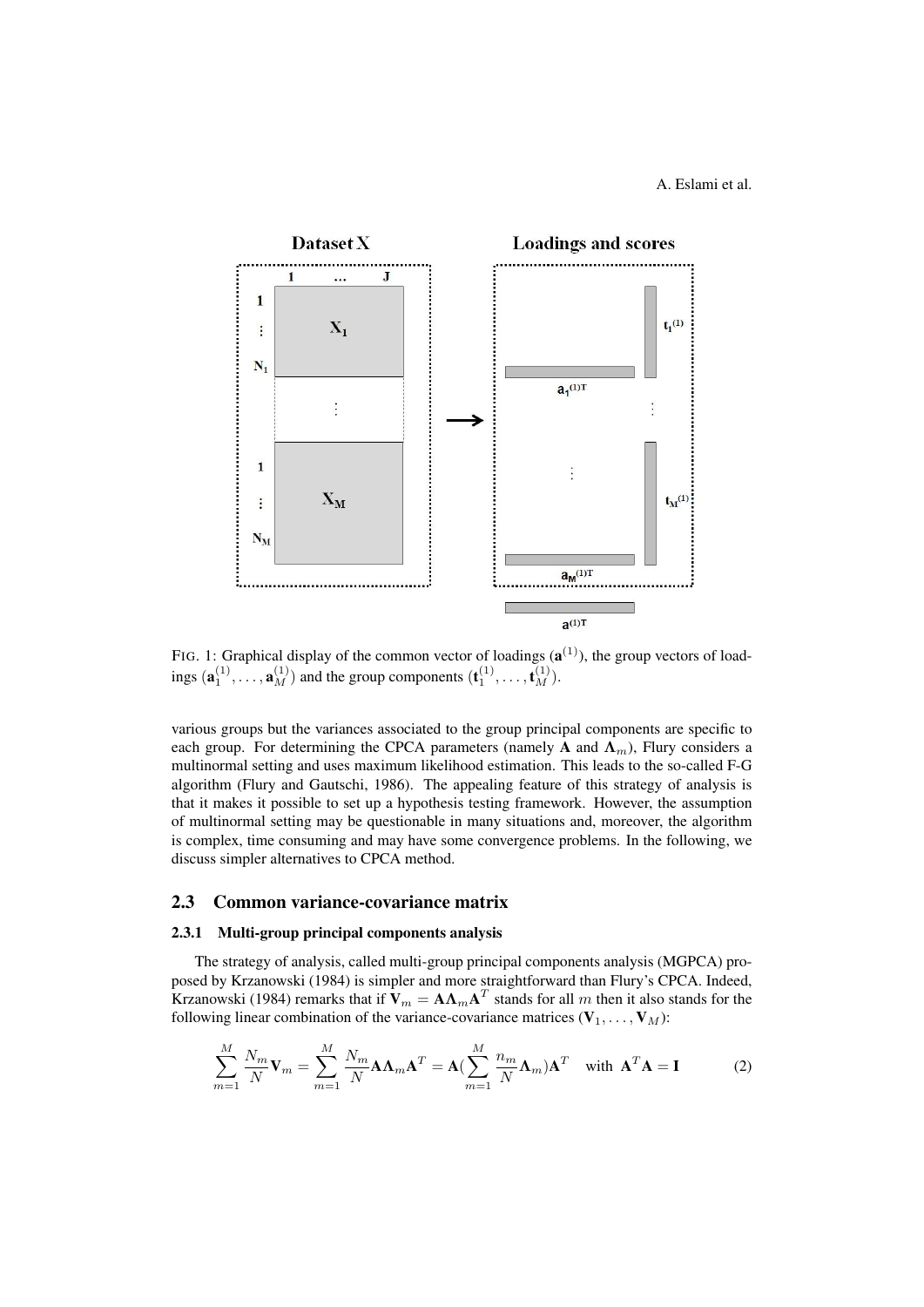Therefore, the matrix of common loadings  $A$  could be derived from the eigenanalysis of the matrix  $\mathbf{V}_W = \sum_{m=1}^M \frac{N_m}{N} \mathbf{V}_m$  which is referred to in the literature as the within groups variance-covariance matrix. From this standpoint the matrix  $V_W$  can be seen as a common variance-covariance matrix to the various groups because it is the closest matrix to  $(V_1, \ldots, V_M)$ , in the sense that it minimizes the following criterion:

$$
\min_{\mathbf{V}_c} \sum_{m=1}^M N_m \parallel \mathbf{V}_m - \mathbf{V}_c \parallel^2
$$
 (3)

As a summing up, the strategy of analysis proposed by Krzanowski (1984) consists in computing  $V_W$ , the within groups variance-covariance matrix. The common vectors of loadings  $({\bf a}^{(1)}, \dots, {\bf a}^{(H)})$  are the eigenvectors of  ${\bf V}_W$ . The specific variances of group m are determined as  $\lambda_m^{(h)} = (\mathbf{a}^{(h)})^T \mathbf{V}_m \mathbf{a}^{(h)}$  for  $h = (1, \dots, H)$ .

As a matter of fact, Krzanowski (1984) remarks that if  $\mathbf{V}_m = \mathbf{A}\mathbf{\Lambda}_m\mathbf{A}^T$  stands for all  $m$ , then it stands not only for  $V_W$ , but also for any linear combination of  $V_m$  as shown in Eq. (4).

$$
\sum_{m=1}^{M} \alpha_m \mathbf{V}_m = \sum_{m=1}^{M} \alpha_m \mathbf{A} \mathbf{\Lambda}_m \mathbf{A}^T = \mathbf{A} (\sum_{m=1}^{M} \alpha_m \mathbf{\Lambda}_m) \mathbf{A}^T \quad \text{with } \alpha_m \ge 0 \tag{4}
$$

From this standpoint we may seek a common variance-covariance matrix as a solution to other optimization criteria than the problem stated above in Eq. (3). This is illustrated by means of dual STATIS which is discussed in the next section.

It is worth noting that MGPCA amounts to performing PCA on the matrix X obtained by stacking the group datasets  $(X_1, \ldots, X_M)$  one above the other. Indeed, it is easy to check that in this case, we are led to the eigenanalysis of matrix  $\frac{1}{N} \mathbf{X}^T \mathbf{X} = \sum_{m=1}^M \frac{N_m}{N} \mathbf{V}_m = \mathbf{V}_W$ . The idea of vertically merging the group datasets and performing a PCA of the matrix thus obtained stands at the root of the method of analysis introduced by Lê et al. (2010) called dual multiple factor analysis.

#### 2.3.2 Dual STATIS

As an alternative criterion to the problem stated in Eq. (3), we propose to seek a common variance-covariance matrix  $V_c$  which is a solution to problem (5):

$$
\min_{\mathbf{V}_c, \alpha_1, ..., \alpha_M} \sum_{m=1}^{M} \| \alpha_m \mathbf{V}_m - \mathbf{V}_c \|^2 \quad \text{with} \quad \sum_{m=1}^{M} \alpha_m^2 = 1 \tag{5}
$$

This problem is known as dual STATIS (Lavit et al., 1994). Indeed, STATIS is a popular method in the field of multi-block data analysis which seeks a common configuration to several datasets measured on the same individuals. But when these datasets pertain to the same variables instead of the same individuals, it is referred to as dual STATIS (DSTATIS). The solution to problem (5) is given by the compromise variance-covariance matrix  $V_c = \sum_{m=1}^{M} \alpha_m V_m$ where  $\alpha = (\alpha_1, \dots, \alpha_M)^T$  is the eigenvector of the matrix  $\mathbf{R} = (r_{ik})$  associated with the largest eigenvalue, where  $r_{ik} = \text{trace}(\mathbf{V}_i \mathbf{V}_k)$  for  $(i, k = 1, ..., M)$ , where 'trace' stands, for a a square matrix, for the sum of the elements on the diagonal. Thereafter, the spectral decomposition of  $V_c$  can be computed as  $V_c = A\Lambda A^T$ , where  $A = [a^{(1)}, \dots, a^{(H)}]$  will stand for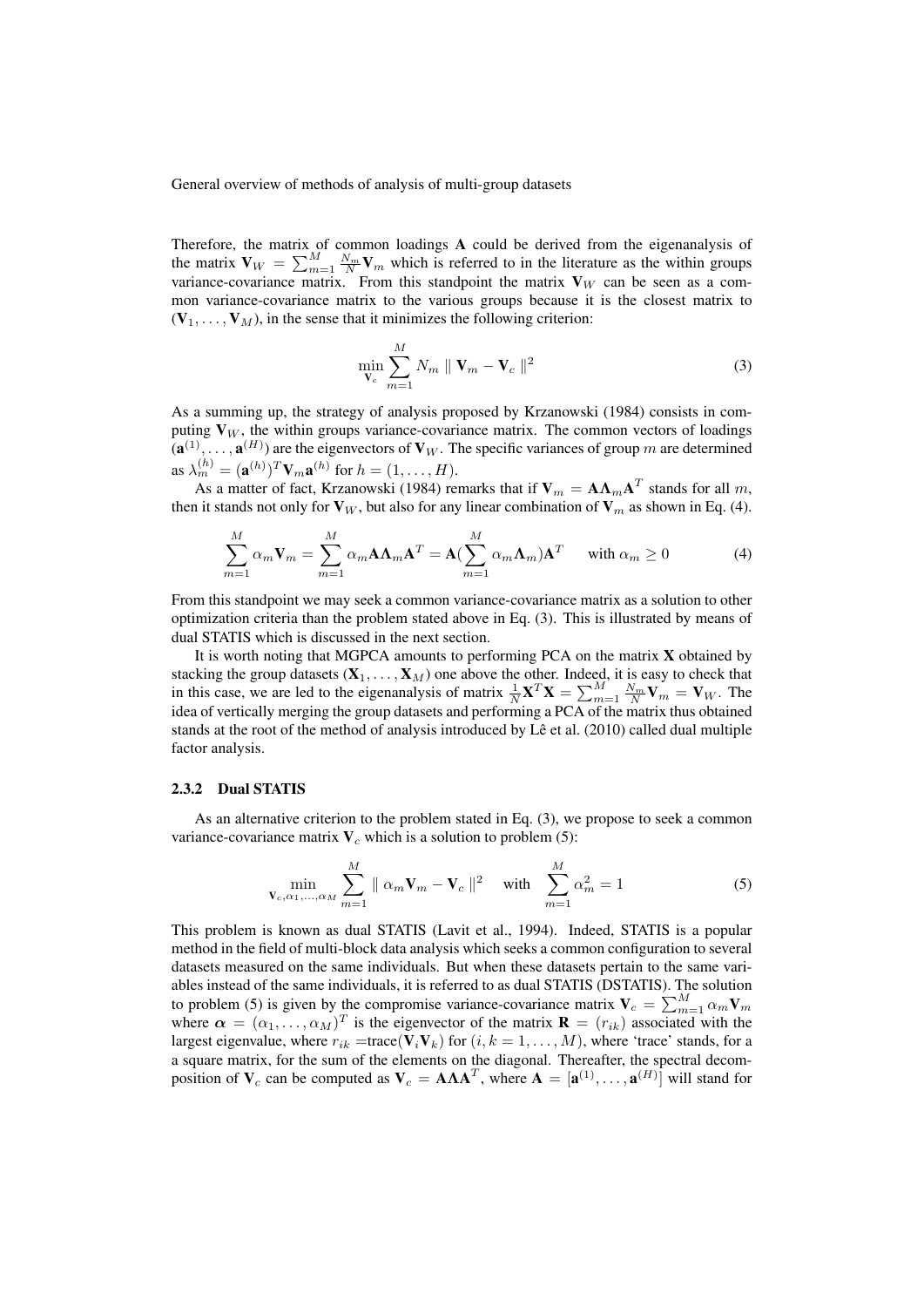the matrix of common vectors of loadings and  $\Lambda$  is a diagonal matrix. The specific variances of group m are computed as  $\lambda_m^{(h)} = (\mathbf{a}^{(h)})^T \mathbf{V}_{m} \mathbf{a}^{(h)}$  for dimensions  $h = (1, \dots, H)$ .

The interest of DSTATIS over MGPCA is that it takes account of the similarities between the variance-covariance matrices of the groups. In other words, if the structure of one group is different from the other groups, then the contribution of this group to the determination of the common variance-covariance matrix,  $V_c$ , will be minimized, *i.e.*, the associated variancecovariance matrix is downweighted because its associated coefficient  $\alpha_m$  is relatively small. This is known as an interesting feature of STATIS and DSTATIS (Lavit et al., 1994).

### 2.4 Dual generalized Procrustes analysis

As stated above, the rationale behind MGPCA and DSTATIS is to compute a variancecovariance matrix common to the various groups. Another way to stipulate the same assumption stems from Property 1. Suppose that  $X_1$   $(n \times J)$  and  $X_2$   $(n \times J)$  are two centered datasets which refer to the same  $J$  variables but not necessarily to the same individuals. Without any loss of generality these two datasets are assumed to have the same number of individuals. If this is not the case then the dataset with the smallest number of rows can be augmented with the necessary number of rows containing zeroes. The following property holds.

**Property 1** The equality  $X_1^T X_1 = X_2^T X_2$  holds if and only if  $X_1^T = X_2^T H$  where H is an orthogonal matrix.

Indeed if  $\mathbf{X}_1^T = \mathbf{X}_2^T \mathbf{H}$  then  $\mathbf{X}_1^T \mathbf{X}_1 = \mathbf{X}_2^T \mathbf{H} \mathbf{H}^T \mathbf{X}_2 = \mathbf{X}_2^T \mathbf{X}_2$ . Conversely, suppose that  $X_1^T X_1 = X_2^T X_2$ , then the singular value decomposition of  $X_1^T$  and  $X_2^T$  can be expressed as  $X_1^T = \mathbf{U} \Lambda^{1/2} \mathbf{Q}_1^T$  and  $X_2^T = \mathbf{U} \Lambda^{1/2} \mathbf{Q}_2^T$ , where U is the matrix of eigenvectors of  $X_1^T X_1 = X_2^T X_2$  associated with the eigenvalues in the diagonal matrix  $\Lambda$ . It follows that  $X_1^T = U \Lambda^{1/2} Q_1^T = U \Lambda^{1/2} Q_2^T Q_2 Q_1^T = X_2^T H$ , with  $H = Q_2 Q_1^T$  which is an orthogonal matrix.

It is worth noting that a similar property pertaining to the case where the two datasets at hand refer to the same individuals is proven by Glaçon (1981).

The implication of this property in the multi-group setting is that instead of seeking a common variance-covariance matrix to  $V_m = \frac{1}{N_m} X_m^T X_m = (\frac{1}{\sqrt{N_m}})$  $\frac{1}{N_m}\mathbf{X}_m$ ) $^T(\frac{1}{\sqrt{N}})$  $\frac{1}{N_m}\mathbf{X}_m$ ), one could look for a dataset that would be some average of groups  $\frac{1}{\sqrt{\lambda}}$  $\frac{1}{N_m}\mathbf{X}_m^T$  through orthogonal transforms. This can be achieved by means of generalized Procrustes analysis (GPA) (Gower, 1975). We shall refer to this strategy of analysis as dual GPA (DGPA) as it is based on  $X_m^T$ instead of  $X_m$ . Formally, we seek to minimize the following criterion (6):

$$
\sum_{m=1}^{M} \|\frac{1}{\sqrt{N_m}} \mathbf{X}_m^T \mathbf{H}_m - \mathbf{C}\|^2
$$
\n(6)

where  $\frac{1}{\sqrt{\Lambda}}$  $\frac{1}{N_m}$ **X**<sub>m</sub><sup>T</sup> is orthogonally transformed towards the common matrix **C** by **H**<sub>m</sub>, the orthogonal matrix associated with group  $m$ . This optimization problem can be solved by one of the several algorithms for GPA (Gower, 1975; Ten Berge, 1977). Once C is determined, the common vectors of loadings  $A = [a^{(1)}, \dots, a^{(H)}]$  are calculated as the left singular vectors of **C**. The specific variances of group m are given as usual by  $\lambda_m^{(h)} = (\mathbf{a}^{(h)})^T \mathbf{V}_m \mathbf{a}^{(h)}$ .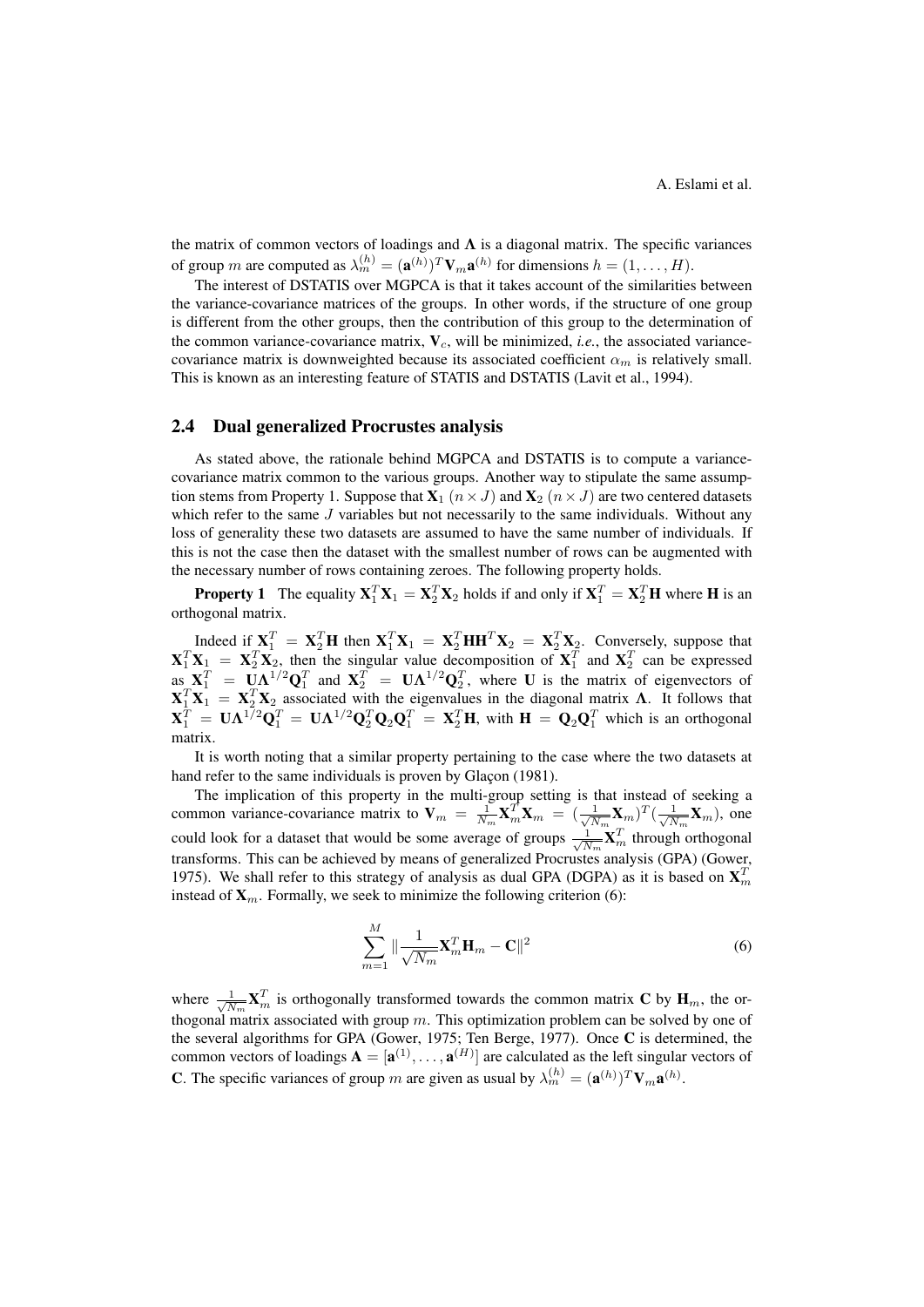## 2.5 Stepwise determination of common vectors of loadings

#### 2.5.1 Between-groups comparison

Instead of determining, in a first step, a variance-covariance matrix common to the various groups and, in a second step, determining the common vectors of loadings through the spectral decomposition of this matrix, we adopt a strategy which consists in directly defining, step by step, the common vectors of loadings. The aim is to seek  $\mathbf{a}^{(1)}$ , a common vector of loadings for the first dimension ( $h = 1$ ), and group vectors of loadings respectively associated to the various groups, namely  $(\mathbf{a}_1^{(1)}, \dots, \mathbf{a}_M^{(1)})$  so as to maximize a criterion which reflects the proximity (or similarity) of the group vectors of loadings  $(\mathbf{a}_1^{(1)},...,\mathbf{a}_M^{(1)})$  to the common vector of loadings  $\mathbf{a}^{(1)}$ . For instance, we consider criterion (7):

$$
\sum_{m=1}^{M} N_m < \mathbf{a}_m^{(1)}, \mathbf{a}^{(1)} >^2 = \sum_{m=1}^{M} N_m((\mathbf{a}^{(1)})^T \mathbf{a}_m^{(1)})^2 \quad \text{with} \quad \|\mathbf{a}_m^{(1)}\| = \|\mathbf{a}^{(1)}\| = 1 \tag{7}
$$

or equivalently:

$$
\sum_{m=1}^{M} N_m \cos^2(\mathbf{a}_m^{(1)}, \mathbf{a}^{(1)})
$$
\n(8)

where  $cos(.,.)$  stands for the cosine between two vectors.

In order to solve this problem, we firstly can recall that a vector of loadings associated with group  $m$  is, as stated above, supposed to be a linear combination of the columns of matrix  $\mathbf{X}_m^T \colon \mathbf{a}_m^{(1)} = \mathbf{X}_m^T \mathbf{t}_m^{(1)}$ , where  $\mathbf{t}_m^{(1)}$  is a vector of dimension  $N_m$ . Therefore, in criterion (7) (or equivalently (8)), if we assume that  $\mathbf{a}^{(1)}$  is fixed, the optimal solution for vector  $\mathbf{a}_m^{(1)}$  is given by  $\mathbf{a}_m^{(1)}=\frac{\mathbf{p}_m\mathbf{a}^{(1)}}{\mathbf{\Vert p}_{\mathbf{a}^{(1)}}}$  $\frac{\mathbf{P}_{m}\mathbf{a}^{(1)}}{\|\mathbf{P}_{m}\mathbf{a}^{(1)}\|}$  where  $\mathbf{P}_{m} = \mathbf{X}_{m}^{T}(\mathbf{X}_{m}\mathbf{X}_{m}^{T})^{-1}\mathbf{X}_{m}$ , the projector upon the subspace spanned by the columns in  $X_m^T$ . So far, we assume that  $X_m X_m^T$  is non-singular but we will discuss below how to proceed if this matrix is singular. If we replace this expression in criterion (7), we are led to maximizing with respect to  $\mathbf{a}^{(1)}$  the following expression:

$$
\sum_{m=1}^{M} N_m(\mathbf{a}^{(1)})^T \mathbf{P}_m \mathbf{a}^{(1)} = (\mathbf{a}^{(1)})^T \sum_{m=1}^{M} N_m \mathbf{P}_m \mathbf{a}^{(1)} \text{ with } ||\mathbf{a}^{(1)}|| = 1
$$
 (9)

It follows that the optimal solution is given by setting  $a^{(1)}$  equal to the eigenvector of  $\sum_{m=1}^{M} N_m \mathbf{P}_m$  associated with the largest eigenvalues.

Subsequent vectors of loadings  $(\mathbf{a}^{(2)}, \dots, \mathbf{a}^{(H)})$  could be sought by considering the same maximization problem and adding constraints of orthogonality of the vector of loadings to be determined at the current stage with those determined at previous stages. As a matter of fact, this leads to setting the common vectors of loadings to the successive eigenvectors of matrix  $\sum_{m=1}^{M} n_m \mathbf{P}_m$ . It is clear that problem (7) is related to generalized canonical correlation analysis of the M spaces spanned by the columns of  $(\mathbf{X}_1^T, \dots, \mathbf{X}_M^T)$ , respectively (Carroll, 1968). The difference of the strategy of analysis followed herein and the usual setting of generalized canonical correlation analysis is that we consider the subspaces spanned by the rows of matrices  $X_m$  ( $m = 1, ..., M$ ) whereas in generalized canonical correlation, we consider the subspaces spanned by the columns.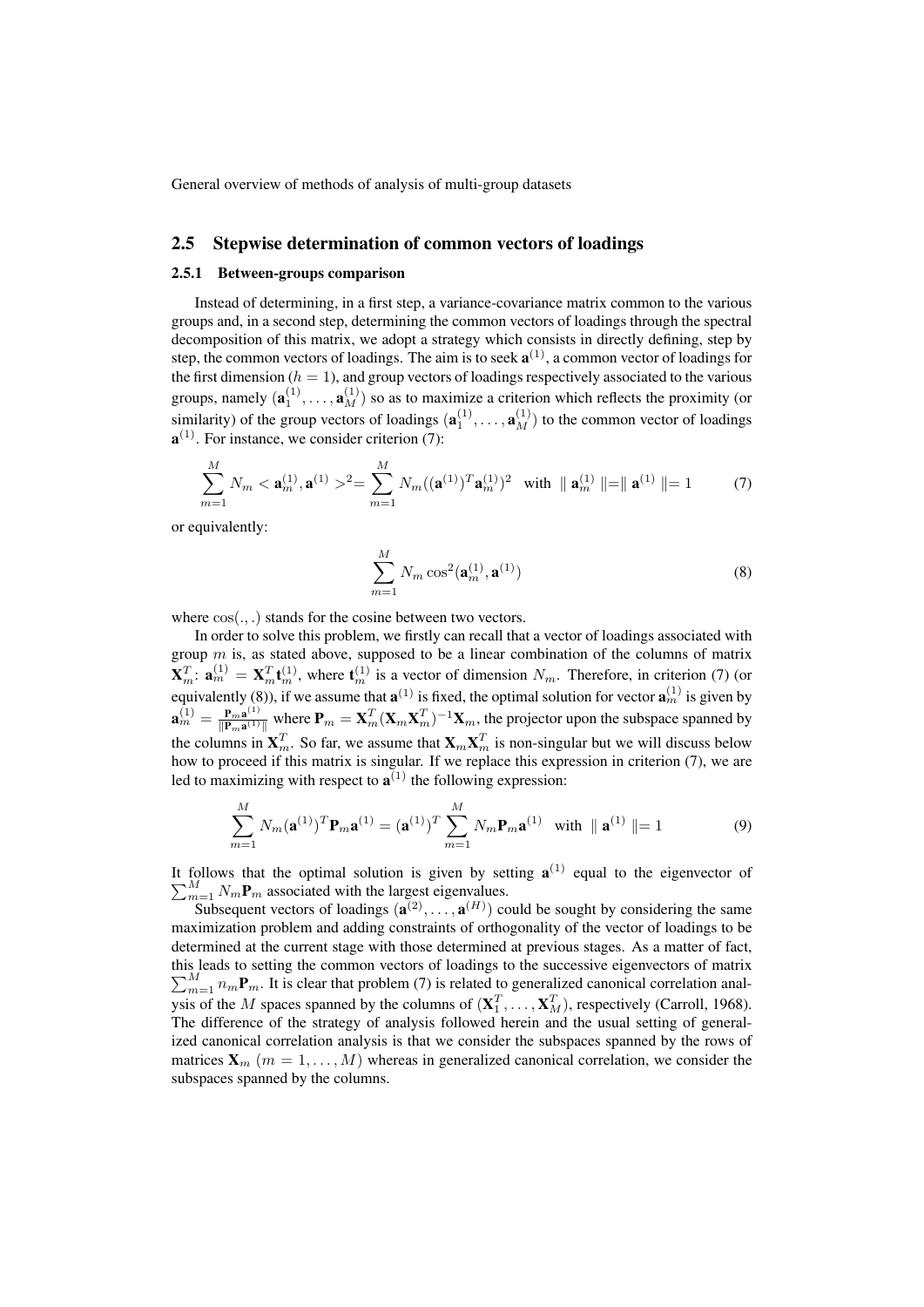As stated above, the solution to the optimization problem (7) assumes that the matrices  $\mathbf{X}_m \mathbf{X}_m^T$  are invertible. Generally, this assumption does not hold. For instance, for those groups where the number of variables is smaller than the number of individuals, the  $(N_m \times N_m)$ matrices  $\mathbf{X}_m \mathbf{X}_m^T$  are of rank less than  $N_m$  and therefore not invertible. In order to circumvent this problem, we propose to approach by using Eckart and Young (1936) theorem each matrix  $\mathbf{X}_m^T$  by a matrix  $(\mathbf{X}_m^*)^T$  of rank  $k$   $(k < N_m)$  such that the matrices  $\mathbf{X}_m^*(\mathbf{X}_m^*)^T$  are invertible. Formally, this can be written as  $(X_m^*)^T = L_m^{(k)} \Lambda_m^{(k)} (\mathbf{Q}_m^{(k)})^T$  (*i.e.*, singular value decomposition of order k). It follows that  $\sum_{m=1}^{M} N_m (\mathbf{X}_m^*)^T (\mathbf{X}_m^* (\mathbf{X}_m^*)^T)^{-1} \mathbf{X}_m^* = \sum_{m=1}^{M} N_m \mathbf{L}_m^{(k)} (\mathbf{L}_m^{(k)})^T$ . This means that apart from the weighting by the size of the various groups, this strategy of analysis amounts to the method of analysis which was proposed by Krzanowski (1979) under the appellation "between-groups comparison of principal components". In the following, we shall refer to this method of analysis as BGC which stands for between-groups comparison.

#### 2.5.2 Multi-group PCA retrieved

We consider the same objective function as in the previous section Eq. (7) but this time we impose other constraints on the parameters involved. Namely we aim at maximizing:

$$
\sum_{m=1}^{M} N_m < \mathbf{a}_m^{(1)}, \mathbf{a}^{(1)} >^2 \quad \text{with} \quad \mathbf{a}_m^{(1)} = \mathbf{X}_m^T \mathbf{t}_m^{(1)} \text{ and } \parallel \mathbf{a}^{(1)} \parallel = \parallel \mathbf{t}_m^{(1)} \parallel = 1 \tag{10}
$$

This amounts to maximizing under the specified constraints:

$$
\sum_{m=1}^{M} N_m((\mathbf{a}^{(1)})^T \mathbf{X}_m^T \mathbf{t}_m^{(1)})^2
$$
 (11)

For a fixed vector  $\mathbf{a}^{(1)}$ , the maximum is achieved by setting  $\mathbf{t}_m^{(1)} = \frac{\mathbf{X}_m \mathbf{a}^{(1)}}{\|\mathbf{X}_m \mathbf{a}^{(1)}\|}$  $\frac{\mathbf{X}_{m}\mathbf{a}^{(-)} }{\|\mathbf{X}_{m}\mathbf{a}^{(1)}\|}$ . Replacing this expression in Eq. (11), we are led to maximizing:

$$
\sum_{m=1}^{M} N_m(\mathbf{a}^{(1)})^T \mathbf{X}_m^T \mathbf{X}_m \mathbf{a}^{(1)} = (\mathbf{a}^{(1)})^T \sum_{m=1}^{M} N_m \mathbf{X}_m^T \mathbf{X}_m \mathbf{a}^{(1)}
$$
(12)

It follows that  $\mathbf{a}^{(1)}$  is an eigenvector of matrix  $\sum_{m=1}^{M} N_m \mathbf{X}_m^T \mathbf{X}_m$  associated with the largest eigenvalue. Subsequent common vectors of loadings could be sought by considering the same optimization problem and adding orthogonality constraints of the common vectors of loadings. It follows that we are led to the same solution as multi-group PCA (MGPCA, section 2.3.1).

All these developments make it possible to highlight a striking difference between the method BGC (between-groups comparison) developed in the previous section and MGPCA. It is clear that whereas in MGPCA we aim at recovering the total variance in the various groups, in BGC the main purpose is to find similar patterns no matter whether these patterns are linked to directions of high saliency (*i.e.*, total variance) or not. Indeed, in MGPCA, we aim at maximizing (see Eq. (12)),

$$
\sum_{m=1}^{M} N_m(\mathbf{a}^{(1)})^T \mathbf{X}_m^T \mathbf{X}_m \mathbf{a}^{(1)} = \sum_{m=1}^{M} N_m \lambda_m^{(1)}
$$
(13)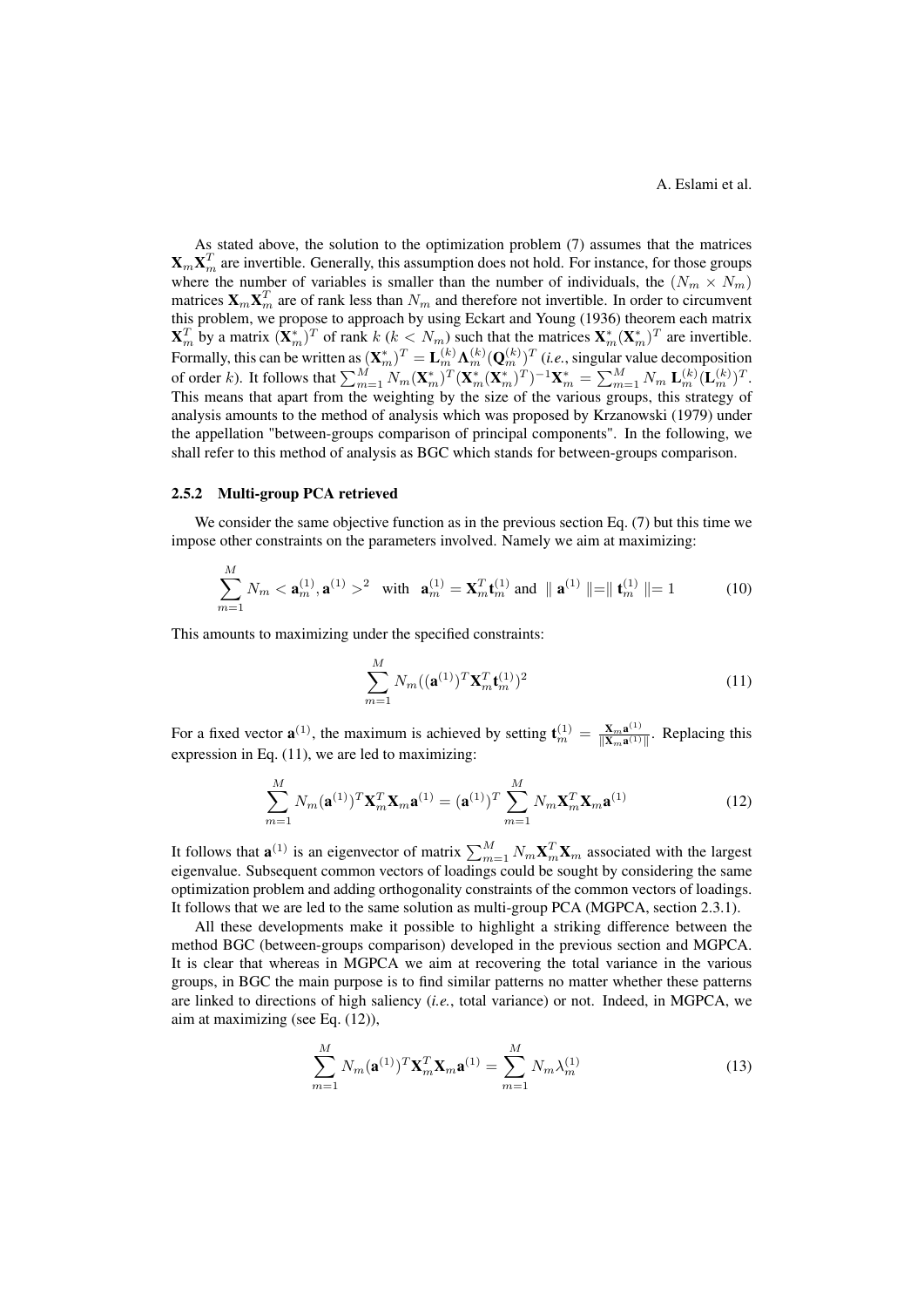where  $\lambda_m^{(1)}$  is the variance of the principal component  $\mathbf{t}_m^{(1)} = \mathbf{X}_m \mathbf{a}^{(1)}$ . In BGC analysis, it is clear from criterion (8) that the aim is to find common patterns regardless of their importance in terms of the total variance recovered. One can draw a parallel between this situation and generalized canonical correlation (Carroll, 1968) as compared to inter-battery analysis (Tucker, 1958), consensus PCA (Wold et al., 1987) or co-inertia analysis (Hanafi et al., 2011).

### 2.6 Comparison of methods

The various strategies of determining common vectors of loadings in a multi-group setting can be divided into two families. In the first family, we find CPCA, MGPCA, DSTATIS and DGPA. The second family singles out BGC analysis. The methods in the first family aim at recovering the total variance in the various data blocks associated with the groups whereas BGC analysis aims at unveiling common patterns to the data blocks. This means, in particular, that in this latter method, the first common vector of loadings may not be associated to directions with relatively large total variances. Within the first family of methods, it is clear that MGPCA is the simplest and most straightforward method of determination of the common vectors of loadings. DSTATIS presents the advantage of taking account of the structure of the data in the various groups and downweighting those blocks of data which do not agree with the general pattern. As stated in the introduction CPCA, being based on the assumption of a multinormal setting and maximum likelihood estimation, makes it possible to set up a hypothesis testing framework. However, the assumption of multinormality may not be granted in some situations and, in such situations, CPCA may lead to some discrepancies. Another situation which is worth discussing concerns the case where the variables at hand are not in the same measurement unit. Obviously, a standardization is needed. As stated above, Lê et al. (2010) discussed a method of analysis called dual multiple factor analysis where they advocate to systematically standardize the variables in each dataset  $X_m$  to unit variance. We have already stressed the connection of this method of analysis with MGPCA (section 2.3.1).

The methods of analysis discussed in this paper are compared on the basis of three datasets. We aim at highlighting the similarities and differences between the methods in terms of how similar the common vectors of loadings obtained by the various methods are, and in terms of the total variances in the different groups recovered by the successive components.

For the comparison of the common vectors of loadings between methods, we set up, for each pair of methods, a sequence of indices indexed by the number of components retained in the model. Each index ranges between 0 and 1 and reflects the extent to which the common vectors of loadings obtained by the two methods at hand are similar. More precisely, let  $A =$  $[\mathbf{a}^{(1)},\ldots,\mathbf{a}^{(H)}]$  and  $\mathbf{A}^*=[\mathbf{a}^{*(1)},\ldots,\mathbf{a}^{*(H)}]$  be the matrices of common loadings associated with two methods to be compared. We will investigate whether these methods lead to similar vectors of loadings up to a given dimension h for  $h = (1, \ldots, H)$ . For this purpose we consider the sequence of similarity indices given by Eq. (14).

$$
S^{(h)} = \frac{1}{h} \sum_{r=1}^{h} |(\mathbf{a}^{(r)})^T \mathbf{a}^{*(r)}| = \frac{1}{h} \sum_{r=1}^{h} |\cos(\mathbf{a}^{(r)}, \mathbf{a}^{*(r)})| \text{ for } h = (1, ..., H)
$$
 (14)

By considering the absolute value  $|({\bf a}^{(r)})^T{\bf a}^{*(r)}|$ , we take account of the fact that the orientation of a given vector of loadings is arbitrary. The indices  $S^{(h)}$  range between 0 and 1, the value 1 being reached in case of perfect agreement of the vectors of loadings up to dimension  $h$ .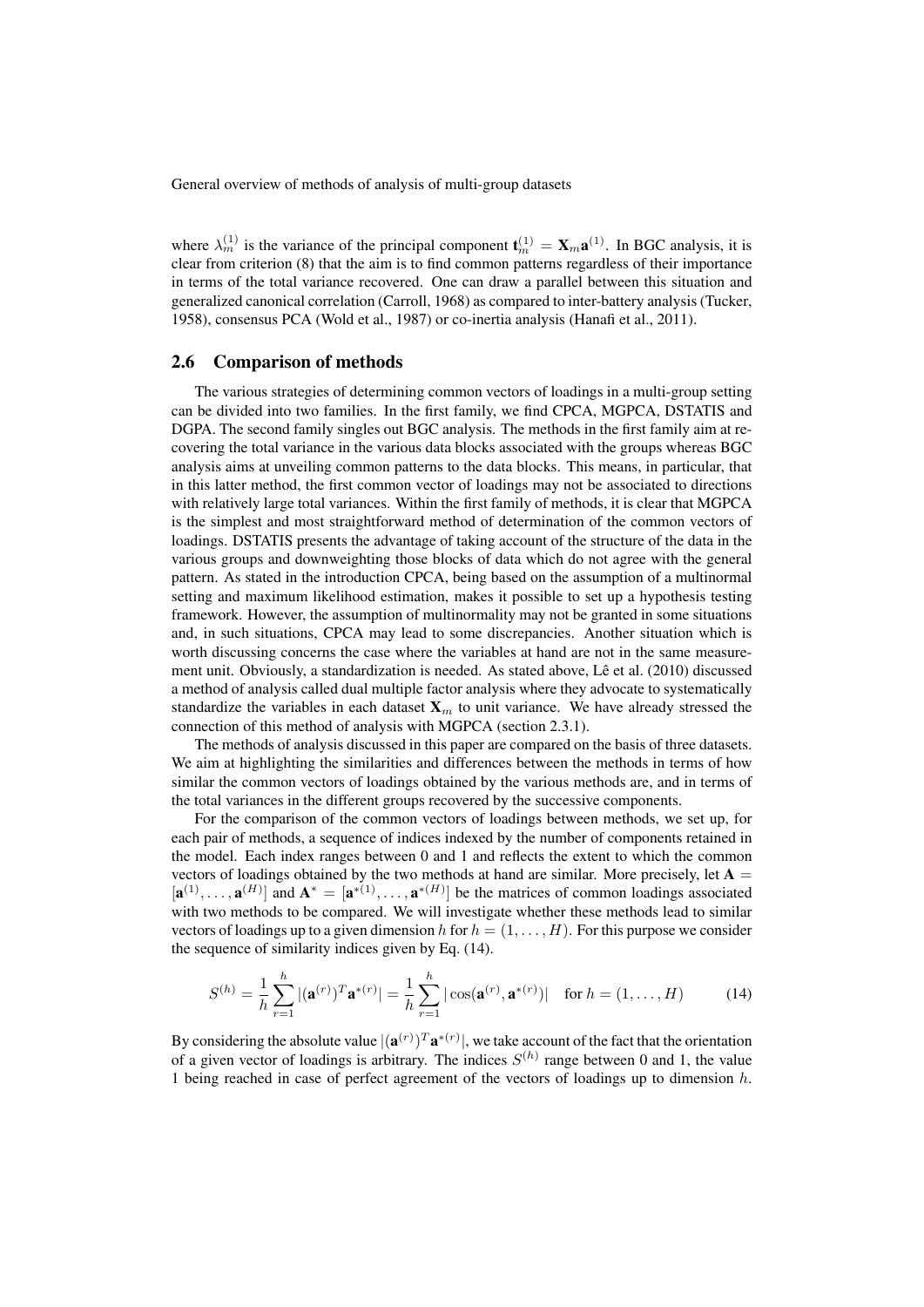Contrariwise, this index takes the value 0 if  $(\mathbf{a}^{(1)},...,\mathbf{a}^{(h)})$  are respectively orthogonal to  $({\bf a}^{*(1)},\ldots,{\bf a}^{*(h)}).$ 

The methods are also compared on the basis of the total variances in the various groups recovered by the successive principal components which are given by:

$$
\lambda_m^{(h)} = (\mathbf{a}^{(h)})^T \mathbf{V}_m \mathbf{a}^{(h)} \text{ for } h = (1, \dots, H)
$$
 (15)

or equivalently the percentages of total variance recovered by the principal components:

$$
I_m^{(h)} = \frac{\lambda_m^{(h)}}{\text{trace}(\mathbf{V}_m)} \text{ for } h = (1, \dots, H), \ m = (1, \dots, M)
$$
 (16)

In situations where the aim is to recover as much variation in the dataset as possible, these percentages should be large.

## 2.7 Application

### 2.7.1 Iris data

As a first illustration, we consider the iris flower dataset introduced by Fisher (1936). The data are available in the R 'datasets' package. They consist in  $(N = 150)$  iris specimens sampled from  $(M = 3)$  species: Setosa, Virginica and Versicolor, each group containing  $(N_m = 50)$  individuals. Four variables  $(J = 4)$  are measured on each flower namely, the length and the width of sepals and petals. Table 1 shows the similarity indices  $S^{(h)}$  between all the methods under study for the dimensions ( $h = 1$  and 2). The results corresponding to the subsequent dimensions ( $h = 3$  and 4) are not shown herein since they do not show any specific pattern in comparison to the first two dimensions. As a general remark we can see (Table 1) that in spite of the conceptual differences among the methods, the similarity of the results is very high. By considering the average similarity values for the first dimension  $(h = 1)$ , it can be seen that DSTATIS and CPCA are the methods which give the most similar results in comparison with all other methods. BGC analysis shows the least agreement with the other methods. For the second dimension  $(h = 2)$ , DGPA and MGPCA appear to be the methods which lead to the most similar results to the other methods. Similarly to the first dimension, BCG analysis is the method with the least agreement with the others.

Table 2 shows that the percentages of total variance recovered by the principal components in the various groups obtained by the different strategies of analysis under study. On the average, these percentages are close to each others although we can note that CPCA and BGC have, on the average, relatively smaller percentages of total variance for the first dimension and relatively larger percentages of variance recovered by the second dimension. For this latter dimension, we can note, in particular, the relatively large percentage of total variance in group Setosa recovered by the principal component obtained by means of CPCA.

#### 2.7.2 Chemical composition of olive oil

The olive oil dataset comes from Forina et al. (1983). The data are available in the R 'pgmm' package. These data concern ( $N = 572$ ) Italian olive oils, sampled from ( $M =$ 9) regions of Italy on which ( $J = 8$ ) fatty acid variables are measured. Table 3 shows the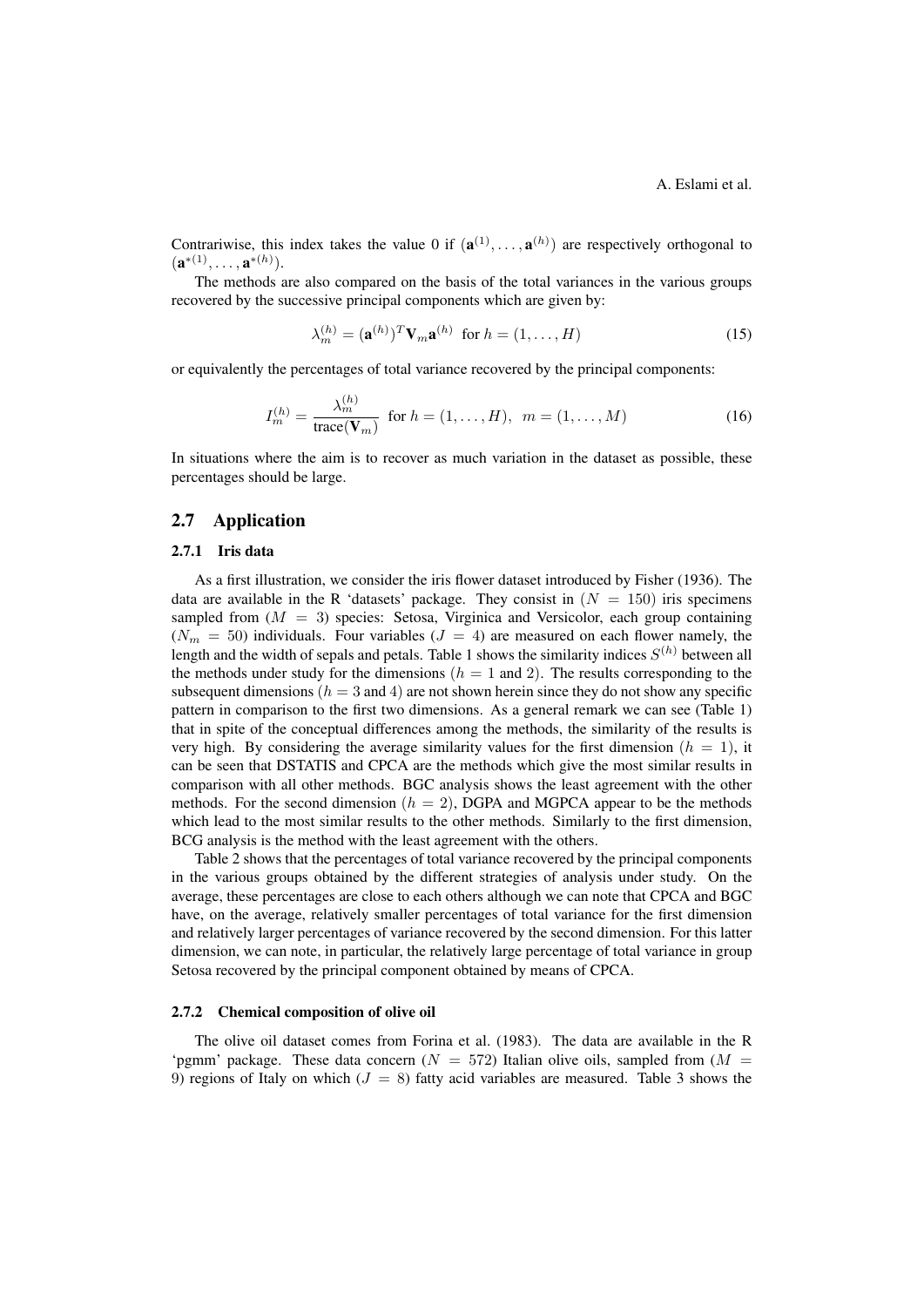| The first dimension $(h=1)$               |             |                |              |             |            |  |  |
|-------------------------------------------|-------------|----------------|--------------|-------------|------------|--|--|
|                                           | <b>DGPA</b> | <b>DSTATIS</b> | <b>MGPCA</b> | <b>CPCA</b> | <b>BGC</b> |  |  |
| <b>DGPA</b>                               | 1.000       |                |              |             |            |  |  |
| <b>DSTATIS</b>                            | 0.991       | 1.000          |              |             |            |  |  |
| <b>MGPCA</b>                              | 0.998       | 0.997          | 1.000        |             |            |  |  |
| <b>CPCA</b>                               | 0.990       | 1.000          | 0.997        | 1.000       |            |  |  |
| <b>BGC</b>                                | 0.969       | 0.983          | 0.977        | 0.985       | 1.000      |  |  |
| Average                                   | 0.987       | 0.993          | 0.992        | 0.993       | 0.979      |  |  |
| The first two dimensions ( $h = 1$ and 2) |             |                |              |             |            |  |  |
| <b>DGPA</b>                               | 1.000       |                |              |             |            |  |  |
| <b>DSTATIS</b>                            | 0.976       | 1.000          |              |             |            |  |  |
| <b>MGPCA</b>                              | 0.992       | 0.961          | 1.000        |             |            |  |  |
| <b>CPCA</b>                               | 0.940       | 0.885          | 0.973        | 1.000       |            |  |  |
| <b>BGC</b>                                | 0.934       | 0.977          | 0.912        | 0.833       | 1.000      |  |  |
| Average                                   | 0.961       | 0.950          | 0.960        | 0.908       | 0.914      |  |  |

TAB. 1: Similarity indices  $S^{(h)}$  for dimensions ( $h = 1$  and 2). Results from the iris dataset. Abbreviations: dual generalized Procrustes analysis (DGPA), dual STATIS (DSTATIS), multigroup principal components analysis (MGPCA), common principal components analysis (CPCA), between-groups comparison (BGC).

| The first dimension $(h=1)$          |             |                |              |             |            |  |  |  |
|--------------------------------------|-------------|----------------|--------------|-------------|------------|--|--|--|
| Methods<br>Groups                    | <b>DGPA</b> | <b>DSTATIS</b> | <b>MGPCA</b> | <b>CPCA</b> | <b>BGC</b> |  |  |  |
| Setosa                               | 56.4        | 47.9           | 52.5         | 47.5        | 45.2       |  |  |  |
| Virginica                            | 76.8        | 77.6           | 77.4         | 77.6        | 73.7       |  |  |  |
| Versicolor                           | 75.7        | 78.0           | 77.1         | 77.9        | 76.6       |  |  |  |
| Average                              | 69.6        | 67.8           | 69.0         | 67.7        | 65.2       |  |  |  |
| The second dimension $(h=2)$         |             |                |              |             |            |  |  |  |
| Setosa                               | 26.4        | 25.7           | 32.3         | 40.6        | 29.0       |  |  |  |
| Virginica                            | 10.0        | 10.1           | 9.3          | 8.8         | 13.7       |  |  |  |
| Versicolor                           | 13.0        | 11.9           | 11.4         | 8.5         | 11.5       |  |  |  |
| Average                              | 16.5        | 15.9           | 17.7         | 19.3        | 18.1       |  |  |  |
| Cumulated total variance (h=1 and 2) | 86.1        | 83.7           | 86.7         | 87.0        | 83.3       |  |  |  |

TAB. 2: Percentages of total variance recovered by the first two principal components. Results from the iris dataset.

similarity coefficients  $S^{(h)}$  for the first two dimensions  $(h = 1 \text{ and } 2)$ . As for the previous case study, the remaining dimensions  $(h = 3, \ldots, 8)$  follow the same pattern and are not shown herein. The common loadings associated with all the methods under study are highly similar. For the first two dimensions  $(h = 1 \text{ and } 2)$ , the methods DGPA and MGPCA show, on the average, the highest similarity with the other methods, whereas BGC shows the least similarity with the other methods.

Table 4 shows the percentages of total variance in the various groups recovered by the principal components derived from the various strategies of analysis. The only notable difference between the methods is the relatively smaller percentage of total variance explained by the first principal components obtained by means of BGC analysis. However, this difference is counterbalanced by the second component obtained by BGC analysis which explains a rela-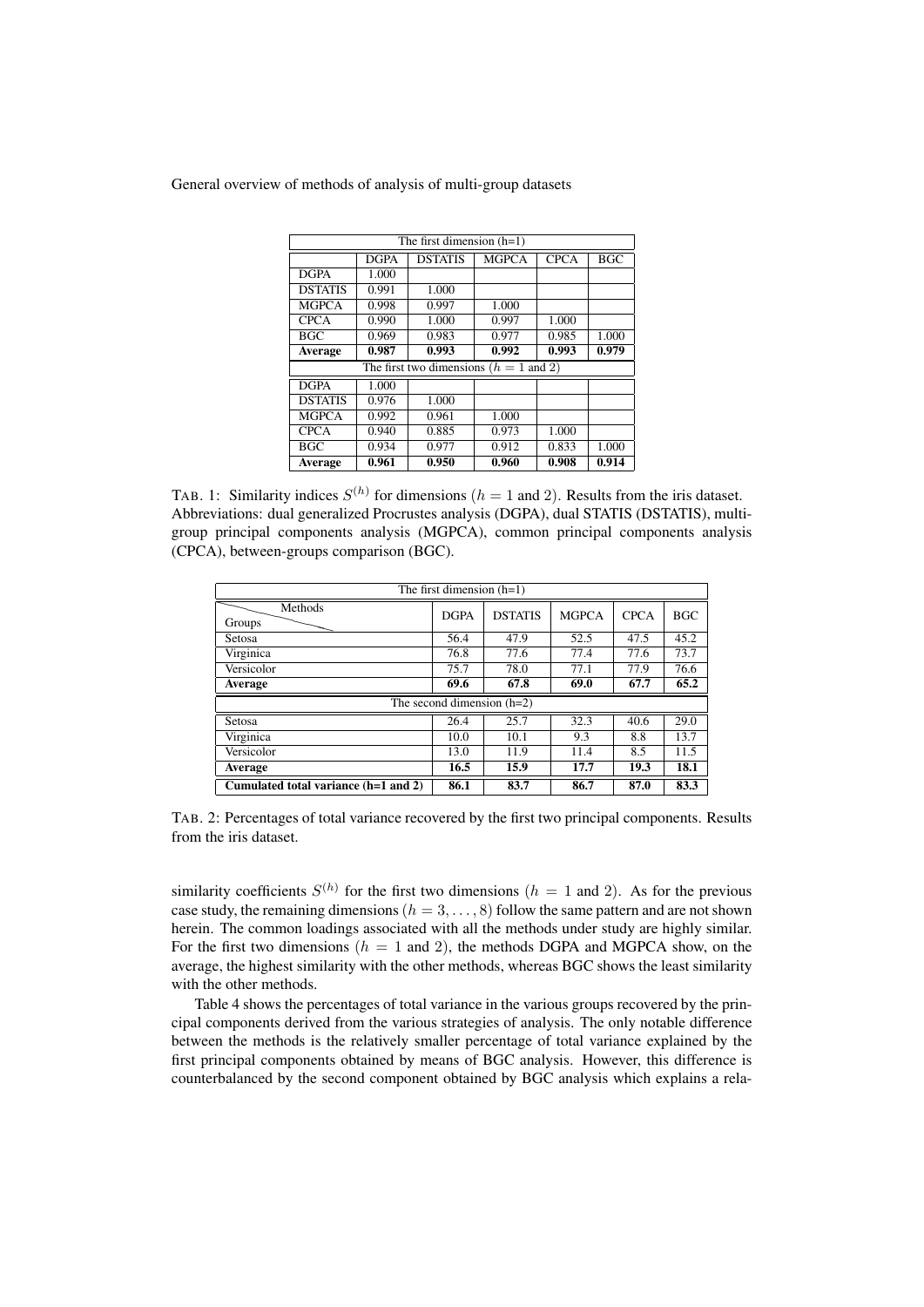## A. Eslami et al.

| The first dimension $(h=1)$ |                                          |                |              |              |            |  |  |
|-----------------------------|------------------------------------------|----------------|--------------|--------------|------------|--|--|
|                             | <b>DGPA</b>                              | <b>DSTATIS</b> | <b>MGPCA</b> | <b>CPCA</b>  | <b>BGC</b> |  |  |
| <b>DGPA</b>                 | 1.000                                    |                |              |              |            |  |  |
| <b>DSTATIS</b>              | 0.998                                    | 1.000          |              |              |            |  |  |
| <b>MGPCA</b>                | 1.000                                    | 0.999          | 1.000        |              |            |  |  |
| <b>CPCA</b>                 | 1.000                                    | 0.997          | 1.000        | <b>1.000</b> |            |  |  |
| <b>BGC</b>                  | 0.978                                    | 0.967          | 0.976        | 0.980        | 1.000      |  |  |
| <b>Average</b>              | 0.994                                    | 0.990          | 0.993        | 0.994        | 0.975      |  |  |
|                             | The first two dimensions $(h = 1$ and 2) |                |              |              |            |  |  |
| <b>DGPA</b>                 | 1.000                                    |                |              |              |            |  |  |
| <b>DSTATIS</b>              | 0.998                                    | 1.000          |              |              |            |  |  |
| <b>MGPCA</b>                | 0.999                                    | 0.999          | 1.000        |              |            |  |  |
| <b>CPCA</b>                 | 1.000                                    | 0.996          | 0.999        | 1.000        |            |  |  |
| <b>BGC</b>                  | 0.967                                    | 0.960          | 0.965        | 0.966        | 1.000      |  |  |
| Average                     | 0.991                                    | 0.988          | 0.990        | 0.990        | 0.965      |  |  |

TAB. 3: Similarity indices  $S^{(h)}$  for dimension  $(h = 1 \text{ and } 2)$ . Results from the olive oil dataset.

Abbreviations: dual generalized Procrustes analysis (DGPA), dual STATIS (DSTATIS), multigroup principal components analysis (MGPCA), common principal components analysis (CPCA), between-groups comparison (BGC).

tively larger amount of total variance than the second components from the other methods of analysis.

#### 2.7.3 Veterinary epidemiological data

The epidemiological dataset comes from Rose et al. (2009) (data not yet made public). The aim of this longitudinal study is to describe a pig disease called Post-weaning Multisystemic Wasting Syndrome (PMWS). These data include ( $N = 884$ ,  $N_m \approx 120$ ) randomly selected pigs sampled from ( $M = 7$ ) farms on which ( $J = 19$ ) variables are measured. These variables are related to the disease status, the animal performance and the farm structure. The variables being measured on very different scales, they are centered and scaled by group as advocated by Lê et al. (2010). This case study is interesting because unlike the previous two case studies, it shows more discrepancies among the different methods for multi-group data analysis. Table 5 shows the similarity indices between the vectors of loadings derived from the methods. It can be seen that whereas DGPA, DSTATIS and MGPCA seem to be in relatively high agreement, CPCA and BGC analysis show only a fair agreement between them and with the other methods.

The percentages of total variance (Table 6) in the various groups explained by the principal components derived from the different strategies of analysis corroborate the same observation. Indeed, the first family of methods (DGPA, DSTATIS, MGPCA) lead to more or less the same percentages of total variance explained by the first two principal components whereas both the first two principal components derived from CPCA and BGC analysis recover less variation in the various groups. We believe that these differences could be explained by the fact that by considering the correlation matrices in the various groups instead of the variance-covariance matrices, we depart from CPCA normal setting which as stated above assumes a multinormal distribution and derives a solution by maximum likelihood estimation which involves variance-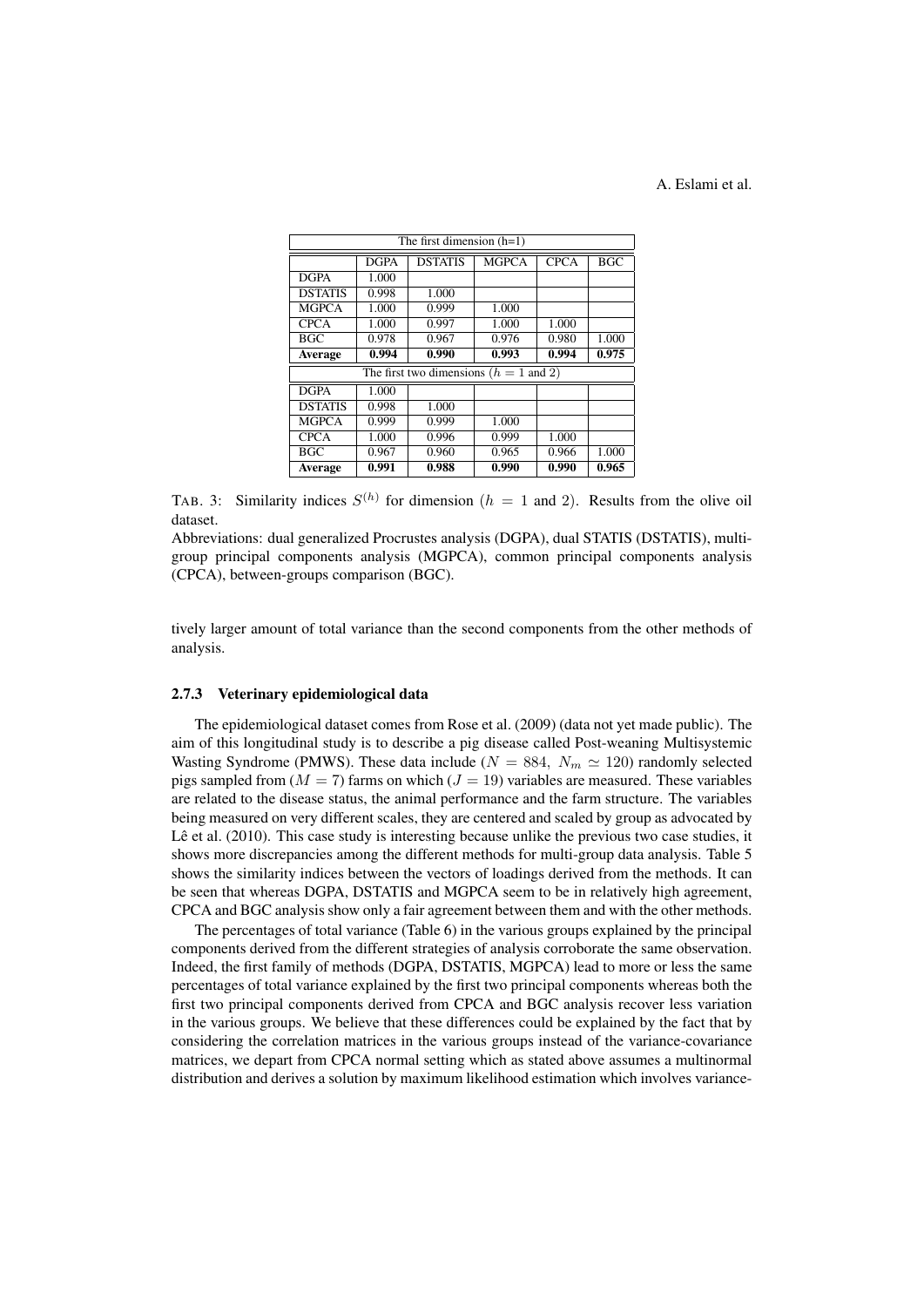| The first dimension $(h=1)$          |                              |                |              |             |            |  |  |  |
|--------------------------------------|------------------------------|----------------|--------------|-------------|------------|--|--|--|
| Methods<br>Groups                    | <b>DGPA</b>                  | <b>DSTATIS</b> | <b>MGPCA</b> | <b>CPCA</b> | <b>BGC</b> |  |  |  |
| North-Apulia                         | 78.0                         | 76.5           | 77.7         | 78.3        | 79.6       |  |  |  |
| Calabria                             | 82.4                         | 81.1           | 82.1         | 82.5        | 82.3       |  |  |  |
| South-Apulia                         | 79.1                         | 79.0           | 79.0         | 78.8        | 72.9       |  |  |  |
| Sicily                               | 48.2                         | 47.8           | 48.1         | 48.2        | 47.6       |  |  |  |
| <b>Inland-Sardin</b>                 | 87.9                         | 87.7           | 87.8         | 88.0        | 84.2       |  |  |  |
| Coast-Sardini                        | 90.1                         | 90.6           | 90.2         | 89.9        | 84.6       |  |  |  |
| Umbria                               | 82.1                         | 81.9           | 82.2         | 82.1        | 79.0       |  |  |  |
| East-Liguria                         | 28.9                         | 28.8           | 29.0         | 28.5        | 24.5       |  |  |  |
| West-Liguria                         | 59.0                         | 58.1           | 58.9         | 59.1        | 61.0       |  |  |  |
| Average                              | 70.6                         | 70.2           | 70.6         | 70.6        | 68.4       |  |  |  |
|                                      | The second dimension $(h=2)$ |                |              |             |            |  |  |  |
| North-Apulia                         | 14.7                         | 15.6           | 15.0         | 14.5        | 12.8       |  |  |  |
| Calabria                             | 10.7                         | 11.4           | 10.9         | 10.5        | 11.1       |  |  |  |
| South-Apulia                         | 15.6                         | 14.6           | 15.1         | 15.9        | 19.5       |  |  |  |
| Sicily                               | 33.3                         | 32.5           | 32.9         | 33.6        | 31.5       |  |  |  |
| <b>Inland-Sardin</b>                 | 7.0                          | 7.0            | 6.9          | 7.1         | 9.1        |  |  |  |
| Coast-Sardini                        | 7.5                          | 7.5            | 7.6          | 7.6         | 11.5       |  |  |  |
| Umbria                               | 14.7                         | 14.9           | 14.8         | 14.4        | 17.0       |  |  |  |
| East-Liguria                         | 28.8                         | 28.0           | 28.1         | 28.4        | 39.9       |  |  |  |
| West-Liguria                         | 30.1                         | 30.8           | 30.4         | 30.0        | 27.6       |  |  |  |
| Average                              | 18.1                         | <b>18.0</b>    | 18.0         | 18.0        | 20.0       |  |  |  |
| Cumulated total variance (h=1 and 2) | 88.7                         | 88.8           | 88.6         | 88.6        | 88.4       |  |  |  |

TAB. 4: Percentages of total variance recovered by the first two principal components. Results from the olive oil dataset.

covariance matrices. In the case of BGC analysis, we believe that the difference of its outcomes with the other methods stem from the fact that we have highlighted above that is, this method of analysis, unlike MGPCA for instance, does not focus on recovering the variation in the various groups but is concerned by finding common patterns to the various groups.

## 3 Conclusion and perspectives

The extension of principal components analysis to multi-group setting makes it possible to handle the specificity of complex data in various fields. For the purpose of describing a dataset X with observations *a priori* divided into M groups, several methods are described. Most of them can be seen as adaptation of multi-block methods which are concerned with the analysis of several datasets pertaining to the same individuals to the case where the datasets pertain to the same variables (and not necessarily to the same individuals). From this standpoint, it follows that, yet, several other methods could be adapted to this latter context because the domain of multi-block data analysis has been very fecund these last two or three decades. This transfer of methodology from multi-block data analysis to multi-group data analysis is illustrated by dual generalized Procrustes analysis (DGPA) that we have introduced herein and which turned out to be in high agreement with more known method such as multi-group PCA (MGPCA). Not only multi-block data analysis offers a wide range of methods but it also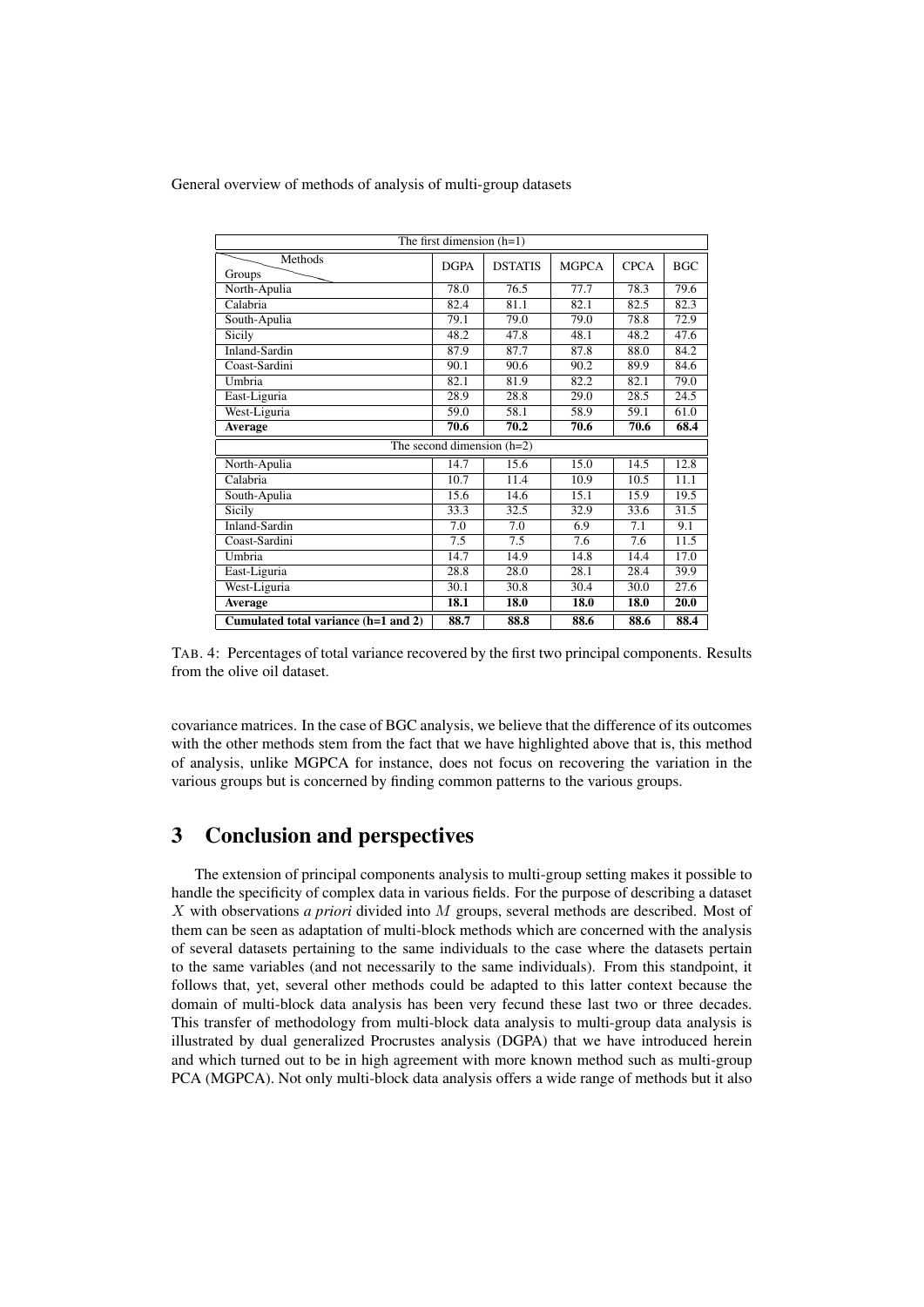## A. Eslami et al.

| The first dimension $(h=1)$ |                                          |                |              |             |            |  |  |
|-----------------------------|------------------------------------------|----------------|--------------|-------------|------------|--|--|
|                             | $\overline{D}$ GPA                       | <b>DSTATIS</b> | <b>MGPCA</b> | <b>CPCA</b> | <b>BGC</b> |  |  |
| <b>DGPA</b>                 | 1.000                                    |                |              |             |            |  |  |
| <b>DSTATIS</b>              | 0.967                                    | 1.000          |              |             |            |  |  |
| <b>MGPCA</b>                | 0.916                                    | 0.984          | 1.000        |             |            |  |  |
| <b>CPCA</b>                 | 0.893                                    | 0.817          | 0.711        | 1.000       |            |  |  |
| <b>BGC</b>                  | 0.823                                    | 0.678          | 0.582        | 0.771       | 1.000      |  |  |
| Average                     | 0.900                                    | 0.862          | 0.798        | 0.798       | 0.713      |  |  |
|                             | The first two dimensions $(h = 1$ and 2) |                |              |             |            |  |  |
| <b>DGPA</b><br>1.000        |                                          |                |              |             |            |  |  |
| <b>DSTATIS</b>              | 0.963                                    | 1.000          |              |             |            |  |  |
| <b>MGPCA</b>                | 0.909                                    | 0.983          | 1.000        |             |            |  |  |
| <b>CPCA</b>                 | 0.646                                    | 0.521          | 0.452        | 1.000       |            |  |  |
| <b>BGC</b>                  | 0.428                                    | 0.346          | 0.359        | 0.630       | 1.000      |  |  |
| Average                     | 0.737                                    | 0.703          | 0.676        | 0.562       | 0.441      |  |  |

TAB. 5: Similarity indices  $S^{(h)}$  for dimension ( $h = 1$  and 2). Results from the epidemiological dataset.

Abbreviations: dual generalized Procrustes analysis (DGPA), dual STATIS (DSTATIS), multigroup principal components analysis (MGPCA), common principal components analysis (CPCA), between-groups comparison (BGC).

| The first dimension $(h=1)$          |             |                |              |             |            |  |  |
|--------------------------------------|-------------|----------------|--------------|-------------|------------|--|--|
| Methods<br>Groups                    | <b>DGPA</b> | <b>DSTATIS</b> | <b>MGPCA</b> | <b>CPCA</b> | <b>BGC</b> |  |  |
| Farm1                                | 14.0        | 13.5           | 12.8         | 13.8        | 12.6       |  |  |
| Farm <sub>2</sub>                    | 22.4        | 21.6           | 18.1         | 24.8        | 17.2       |  |  |
| Farm3                                | 17.9        | 18.0           | 17.1         | 16.0        | 15.4       |  |  |
| Farm4                                | 15.6        | 19.7           | 24.2         | 9.2         | 11.0       |  |  |
| Farm <sub>5</sub>                    | 8.7         | 7.3            | 6.3          | 9.6         | 10.8       |  |  |
| Farm6                                | 8.1         | 8.8            | 9.0          | 6.4         | 6.8        |  |  |
| Farm7                                | 14.2        | 13.2           | 13.3         | 13.7        | 16.0       |  |  |
| Average                              | 14.4        | 14.6           | 14.4         | 13.4        | 12.8       |  |  |
| The second dimension $(h=2)$         |             |                |              |             |            |  |  |
| Farm1                                | 13.8        | 13.9           | 13.3         | 10.3        | 15.0       |  |  |
| Farm <sub>2</sub>                    | 6.4         | 8.1            | 11.0         | 10.7        | 19.8       |  |  |
| Farm3                                | 14.5        | 13.6           | 12.9         | 11.6        | 9.6        |  |  |
| Farm4                                | 20.3        | 18.4           | 16.5         | 9.8         | 5.1        |  |  |
| Farm <sub>5</sub>                    | 7.7         | 9.0            | 10.1         | 10.0        | 11.1       |  |  |
| Farm6                                | 6.4         | 5.5            | 5.4          | 7.3         | 6.8        |  |  |
| Farm7                                | 14.2        | 15.0           | 14.9         | 7.8         | 9.2        |  |  |
| Average                              | 11.9        | 11.9           | 12           | 9.6         | 10.9       |  |  |
| Cumulated total variance (h=1 and 2) | 26.3        | 26.5           | 26.4         | 23.0        | 23.7       |  |  |

TAB. 6: Percentages of total variance recovered by the first two principal components. Results from the epidemiological dataset.

provides visualization and interpretation tools which are helpful to unveil the hidden structure in the data. Tools for diagnostic assessment are also of paramount importance. Adapted to the case of multi-group data analysis, these tools could, for instance, highlight some discrepancies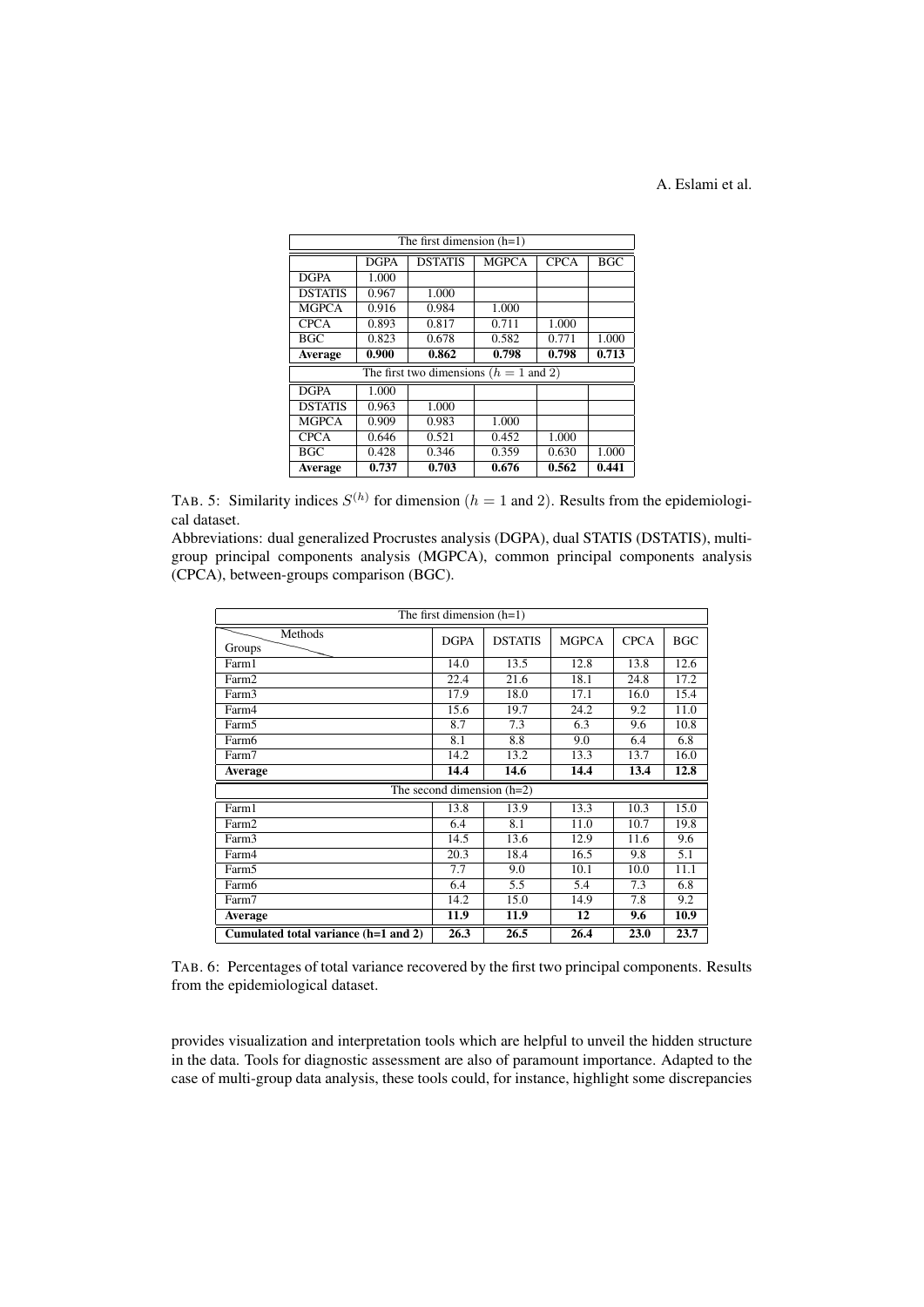in the data such as groups of individuals which depart from the assumption of equality of the variance-covariance matrices.

Another interest of the present research work is to offer a bird's eye view of the different methods of analysis of multi-group datasets and highlight their similarities and differences. From this standpoint, it seems that between-groups comparison (BGC) can be singled out because its main concern is not to recover the variation in the various groups but to find common patterns to these groups. We also highlighted the specificity of Flury's common principal components analysis (CPCA). Indeed, this method of analysis being based on the assumption of multinormality may exhibit some discrepancies if the data show a serious departure from normality. The remaining methods, namely DGPA, DSTATIS and MGPCA led to very similar results in the three case studies discussed herein and, judging from their common rationale which is reflected by the objective functions which are optimized, we believe that this should be always the case. Among these methods, a particular emphasis should be put on MGPCA because it is simple and straightforward.

The present research work can be extended in several ways. For instance, we could consider the case of multi-block and multi-group setting where we have more than one dataset which are partitioned into several groups. With this setting in view, we could also investigate other aspects than merely describing the structure of the data. For instance, we could investigate predictive models which take account of the presence of groups in the various multi-block datasets.

## Acknowledgements

The authors gratefully acknowledge the Brittany Region for its financial contribution to this research project (ARED funding for PhD).

## References

- Carroll, J. D. (1968). Generalization of canonical correlation analysis to three or more sets of variables. *Proceedings of the 67th Annual Convention of the American Psychological Association*, 227–228.
- Eckart, C. H. and G. Young (1936). The approximation of one matrix by another of lower rank. *Psychometrika 1*, 211–218.
- Fisher, R. (1936). The use of multiple measurements in taxonomic problems. *Annals of Eugenics 7*, 179–188.
- Flury, B. N. (1984). Common principal components in k groups. *Journal of the American Statistical Association 79*, 892–898.
- Flury, B. N. and W. Gautschi (1986). An algorithm for simultaneous orthogonal transformation of several positive definite symmetric matrices to nearly diagonal form. *SIAM J. Sci. Stat. Comput. 7*, 169–184.
- Forina, M., C. Armanino, S. Lanteri, and E. Tiscornia (1983). *Classification of olive oils from their fatty acid composition*, pp. 189–214. In Martens H. and Russwurm Jr. H., editors, Food Research and Data Analysis. London: Applied Science Publishers.